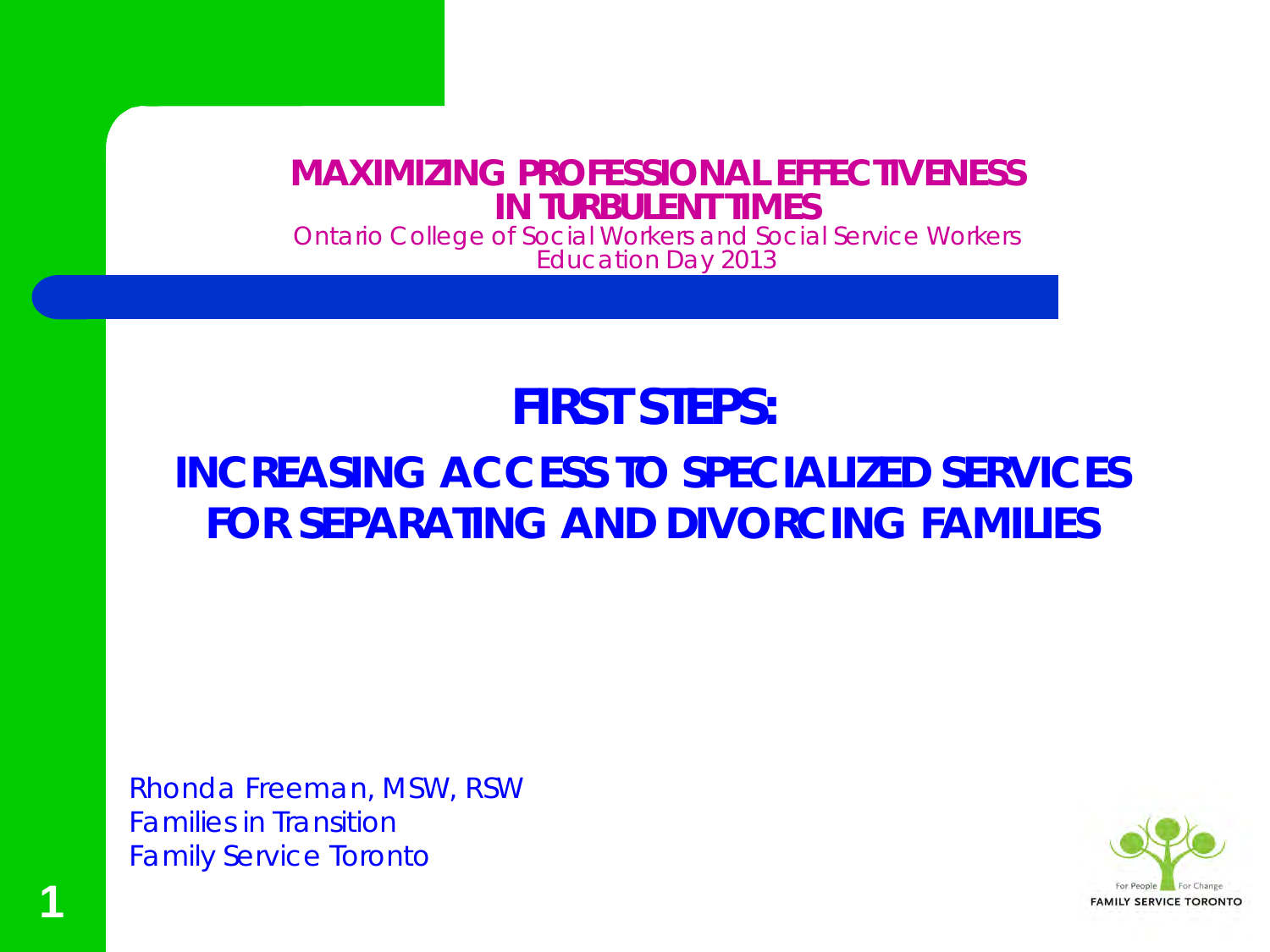## **GOALS**

- **Describe an initiative designed to increase** access specialized service
- **Outline implementation issues**
- Discuss evaluation data
- Outline factors influencing applicability of model in other practice areas

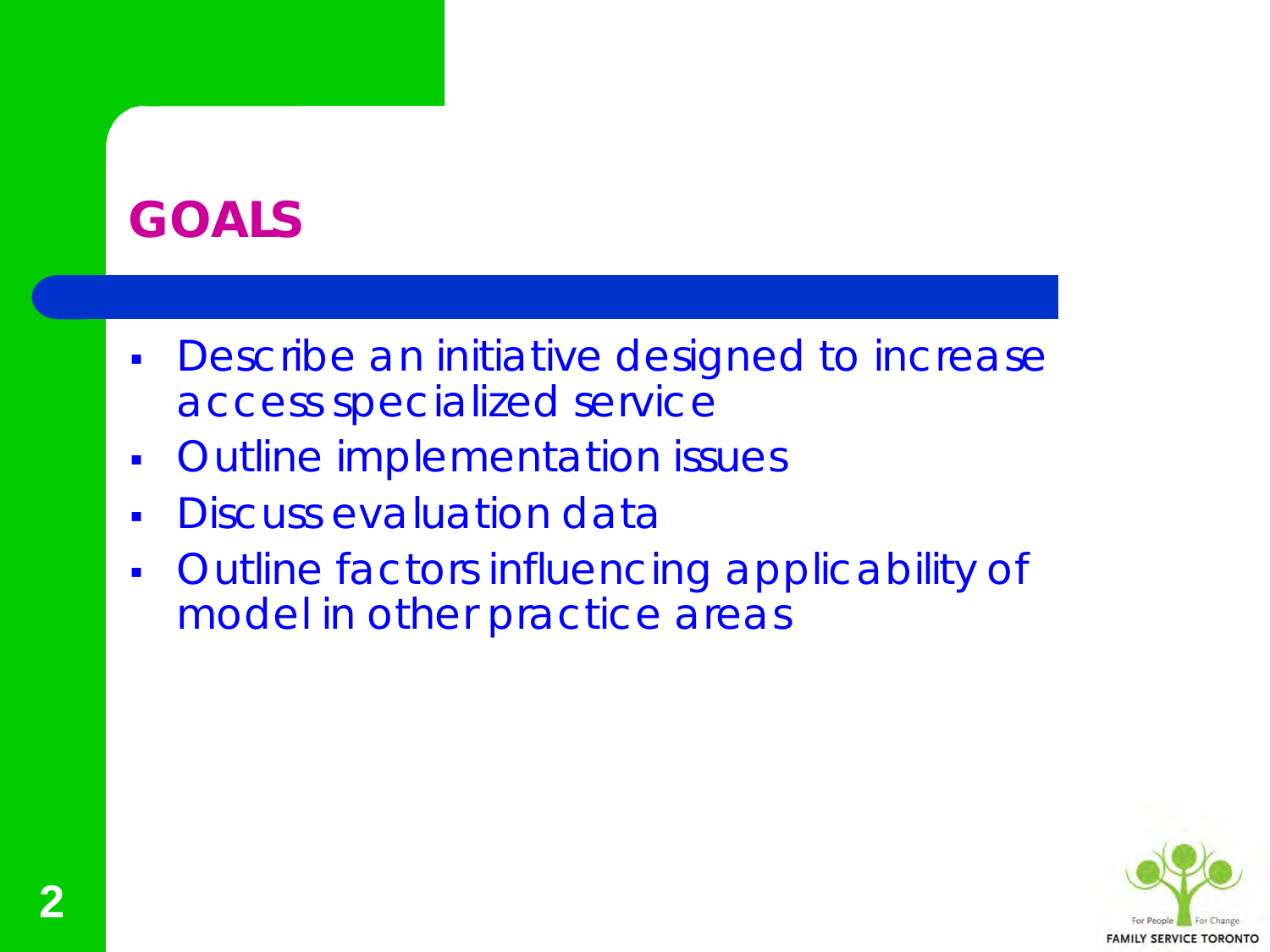## **HANDOUTS**

- **Download using link provided:** 
	- PowerPoint slides
	- > Figures 1, 2: Service Process
- Available today: Program brochures -- FIT, CWC

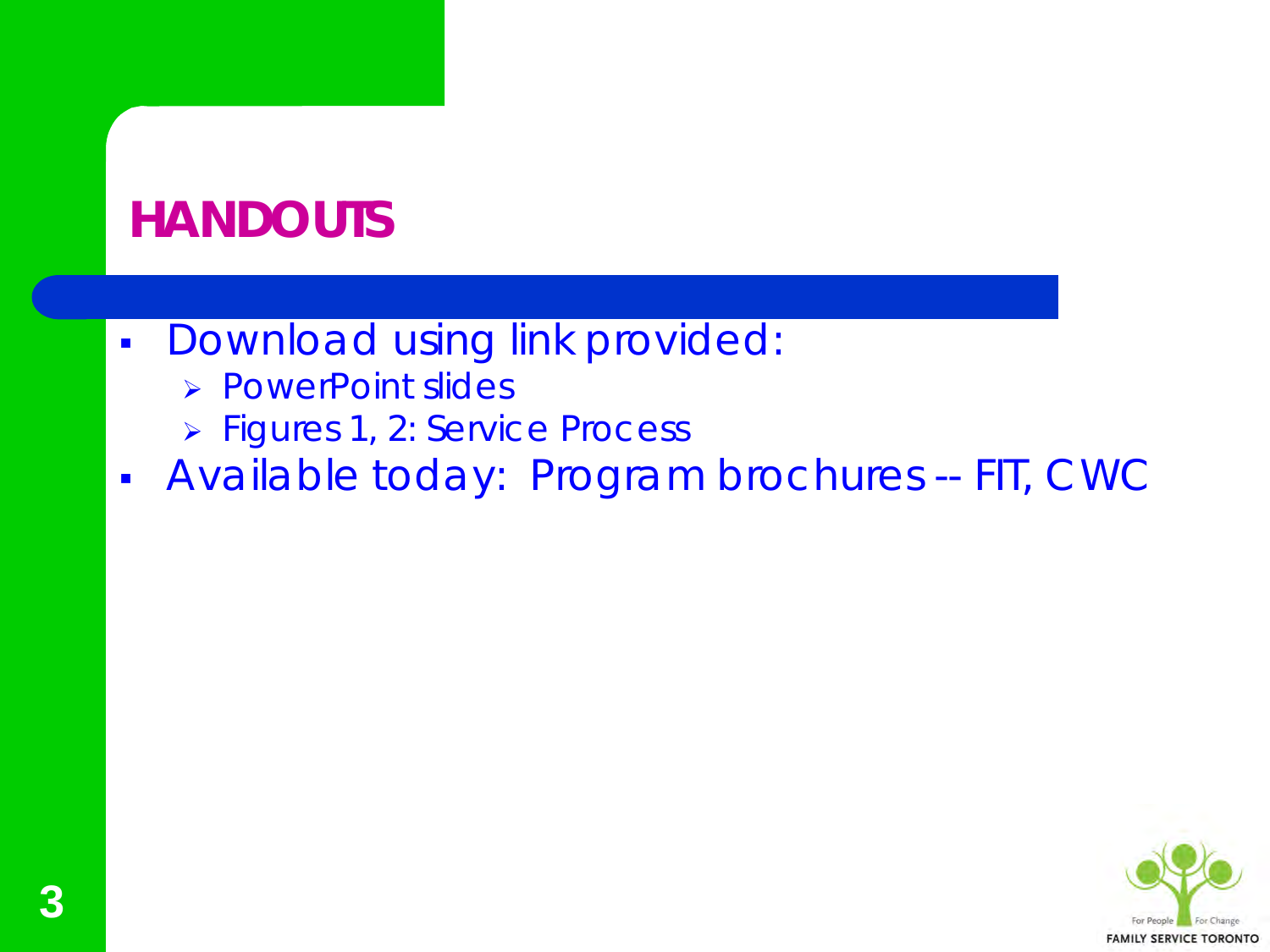## **INTRODUCTION: Best Practices for Divorce-Specific Work**

- Early intervention
- Range of interventions focusing on:
	- > Reducing parent conflict
	- **EXAGE Creating coparenting relationships**
	- **> Supporting child's grieving process**
	- Strengthening child-parent relationships
- **Example 12 retailer in the Vielon Example 1** Linking intervention to conflict level
- Adopting and teaching language supportive of children and child/parent relationships

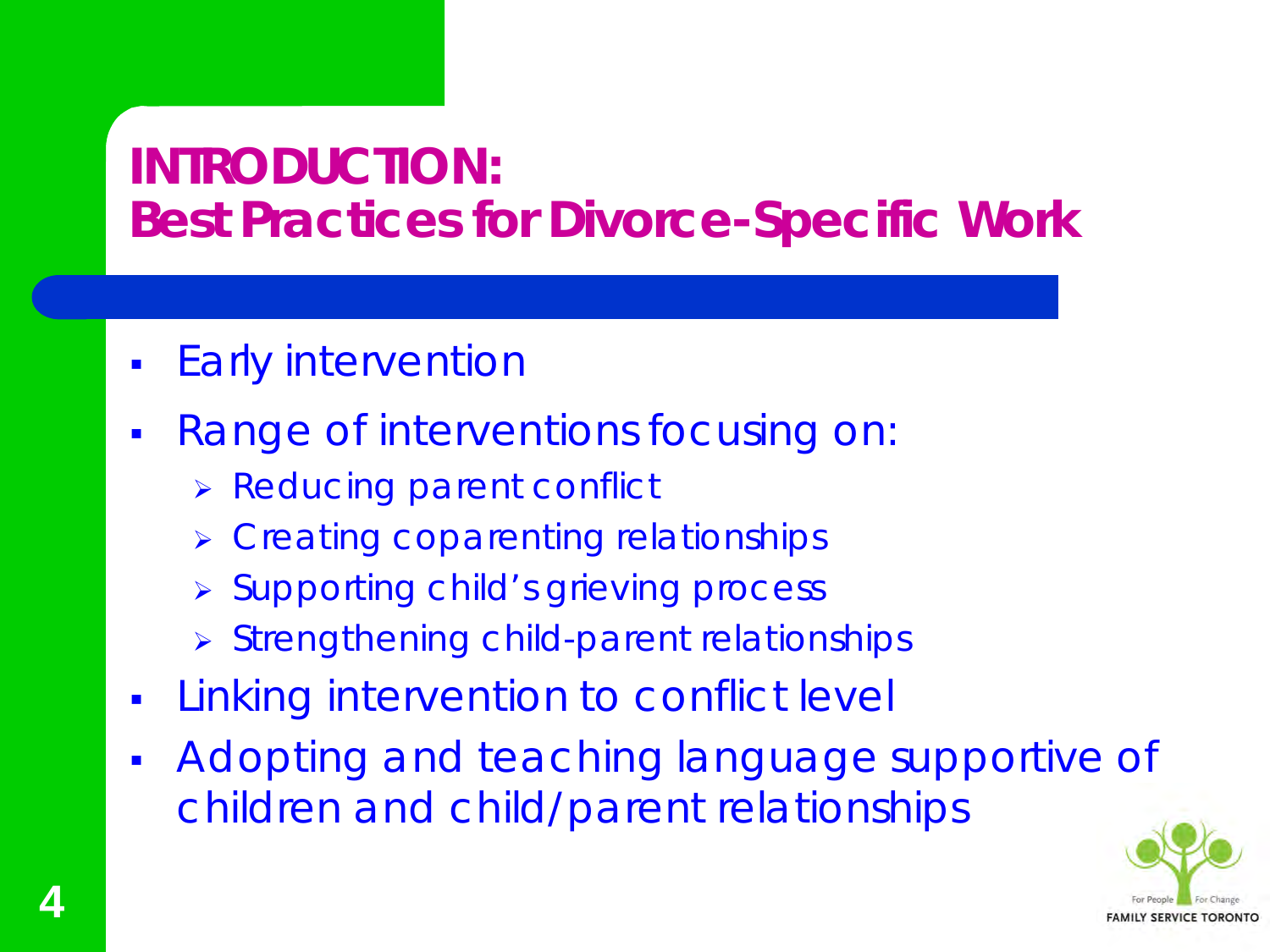## **INTRODUCTION: Challenges for Service Providers**

- Resource limitations
- Policy guidance
	- Working in *the shadow of the law*
	- Conflict of interest
	- **> Dual relationship**
	- **> Litigation**
- **Scope of practice** 
	- $\triangleright$  Training
	- Experience
	- Potential for complaints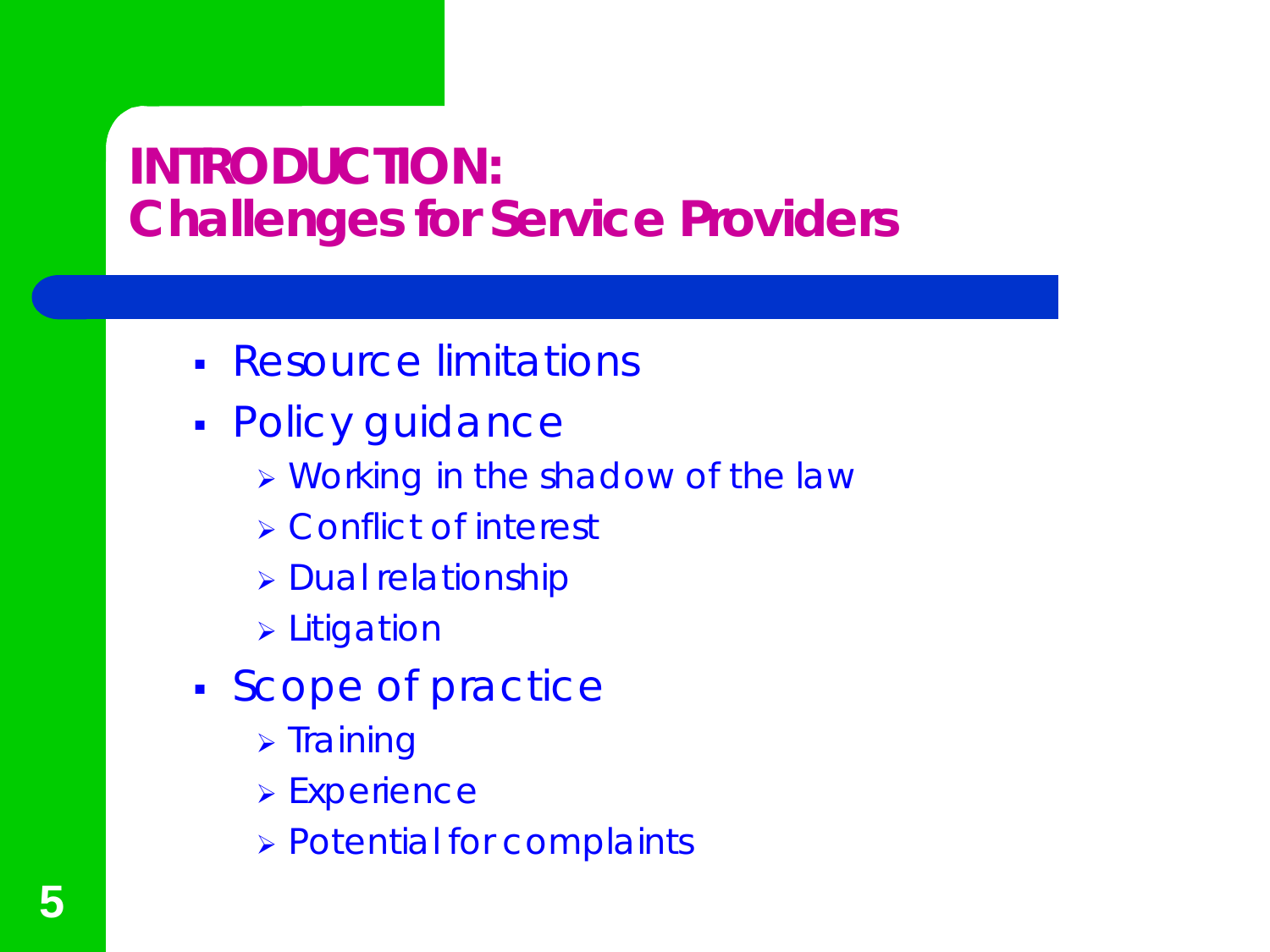# **OPTIONS FOR INCREASING ACCESS**

- **Brief therapy**
- Capped service
- **Single session interventions**
- Walk-in clinics
- **Waiting list groups**
- Consultation interviews
- **Triage meetings**
- **Distance therapy (in home)**
- Shared appointments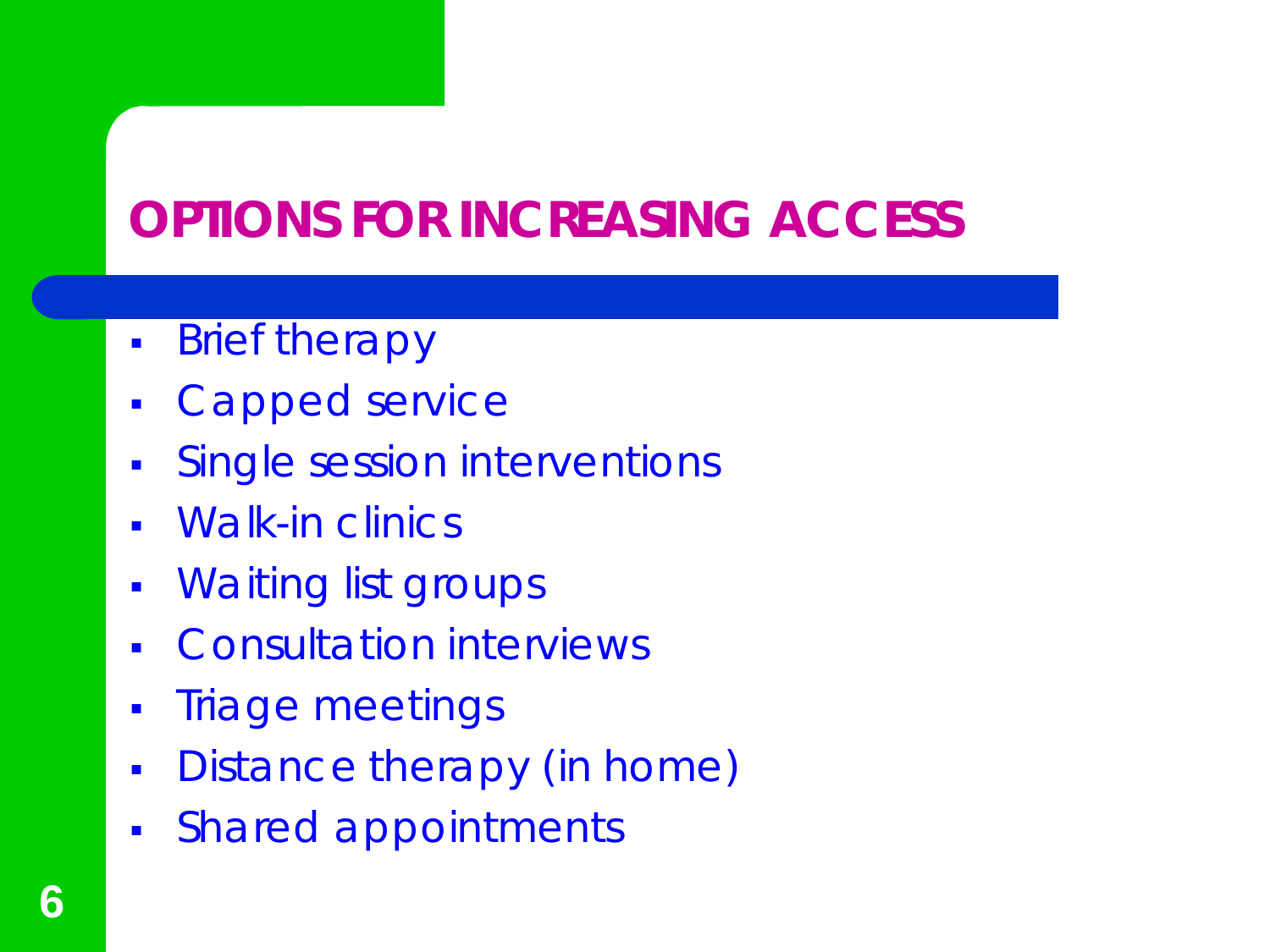# **FAMILIES IN TRANSITION**

- Specialized services for separating, divorcing and remarrying families
	- **> Focus on supporting child adjustment**
- **Service requests** 
	- > Single point access
	- Self refer: parents, youth 12+ years
- Intermittent model of service
	- > Initial "inoculation", boosters

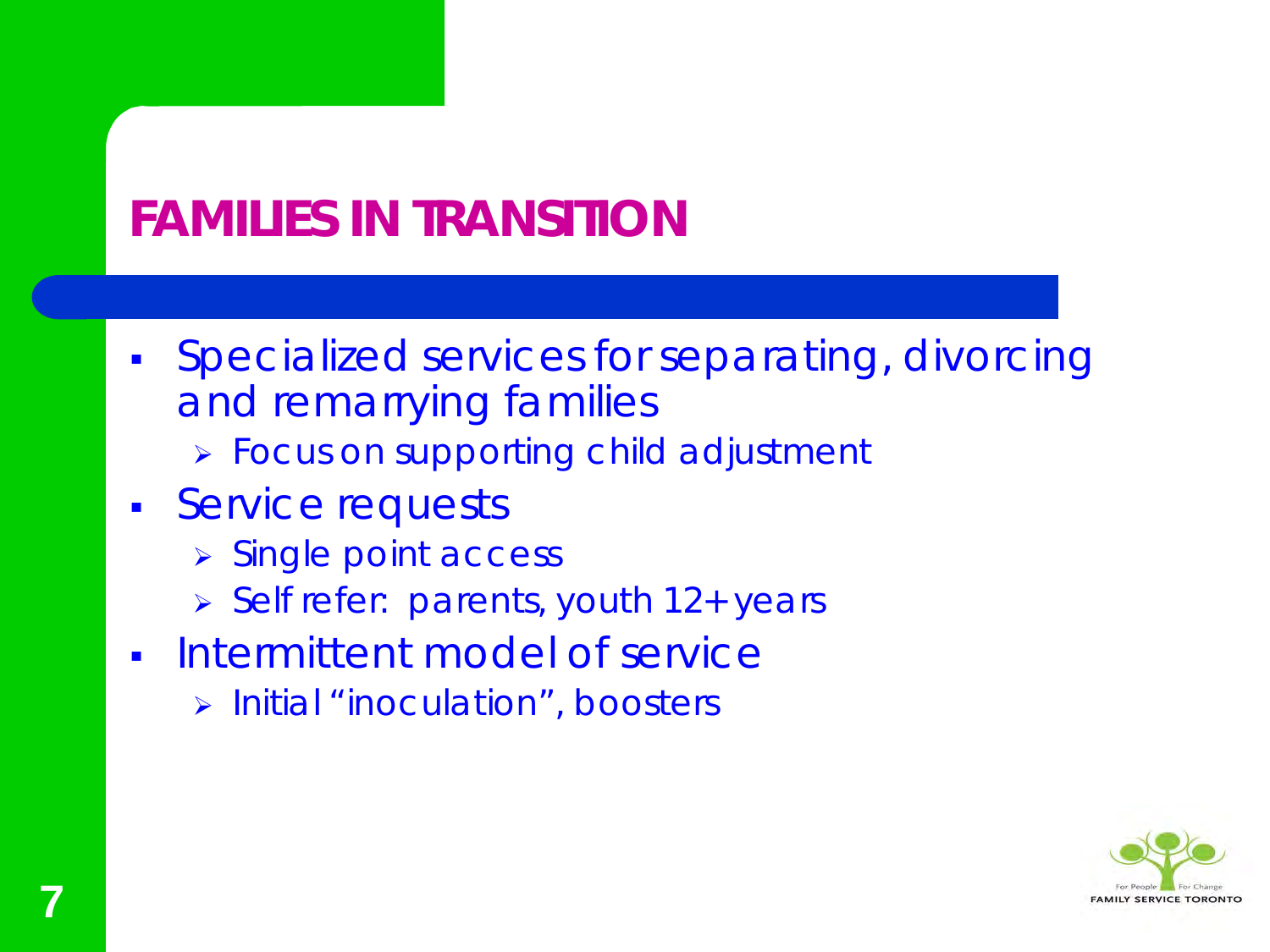# **STRATEGIES UNDERLYING FIT PRACTICE (1)**

- Use of non-adversarial language
- Teaching conflict resolution and communication skills
- Focus on child's needs
- **Establish clear boundaries and expectations**
- Reframe problems as concerns for parents to resolve cooperatively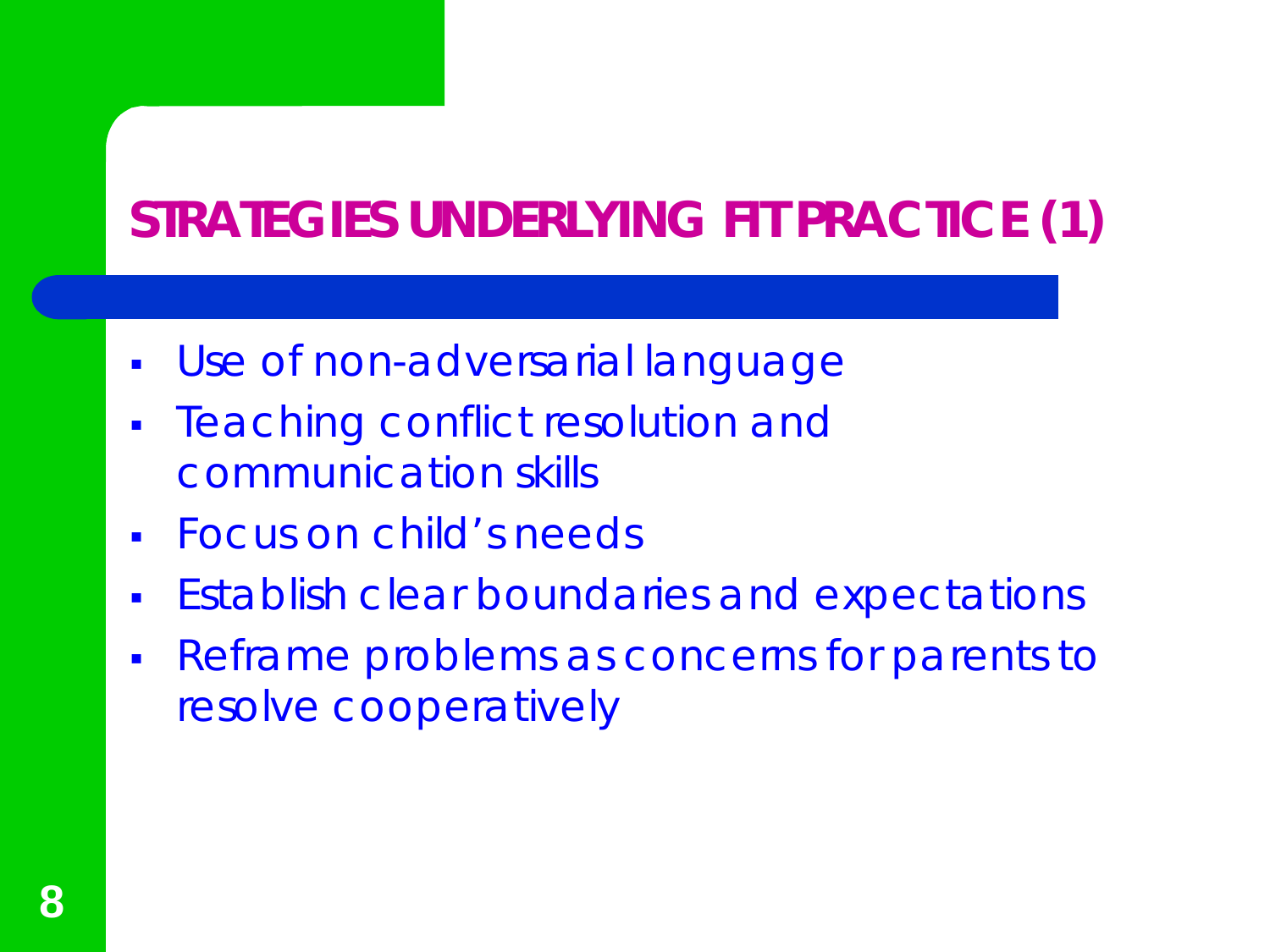# **STRATEGIES UNDERLYING FIT PRACTICE (2)**

- **IDENTIFYING POINTS OF AGET AND MANUTION IN THE INCREDIT THE INCREDITION** parents
- **Encouraging parents to resolve their personal** issues via individual therapy
- Support for the clinician(consultation, cotherapy, supervision)
- **Clinical work reflects risk management strategies**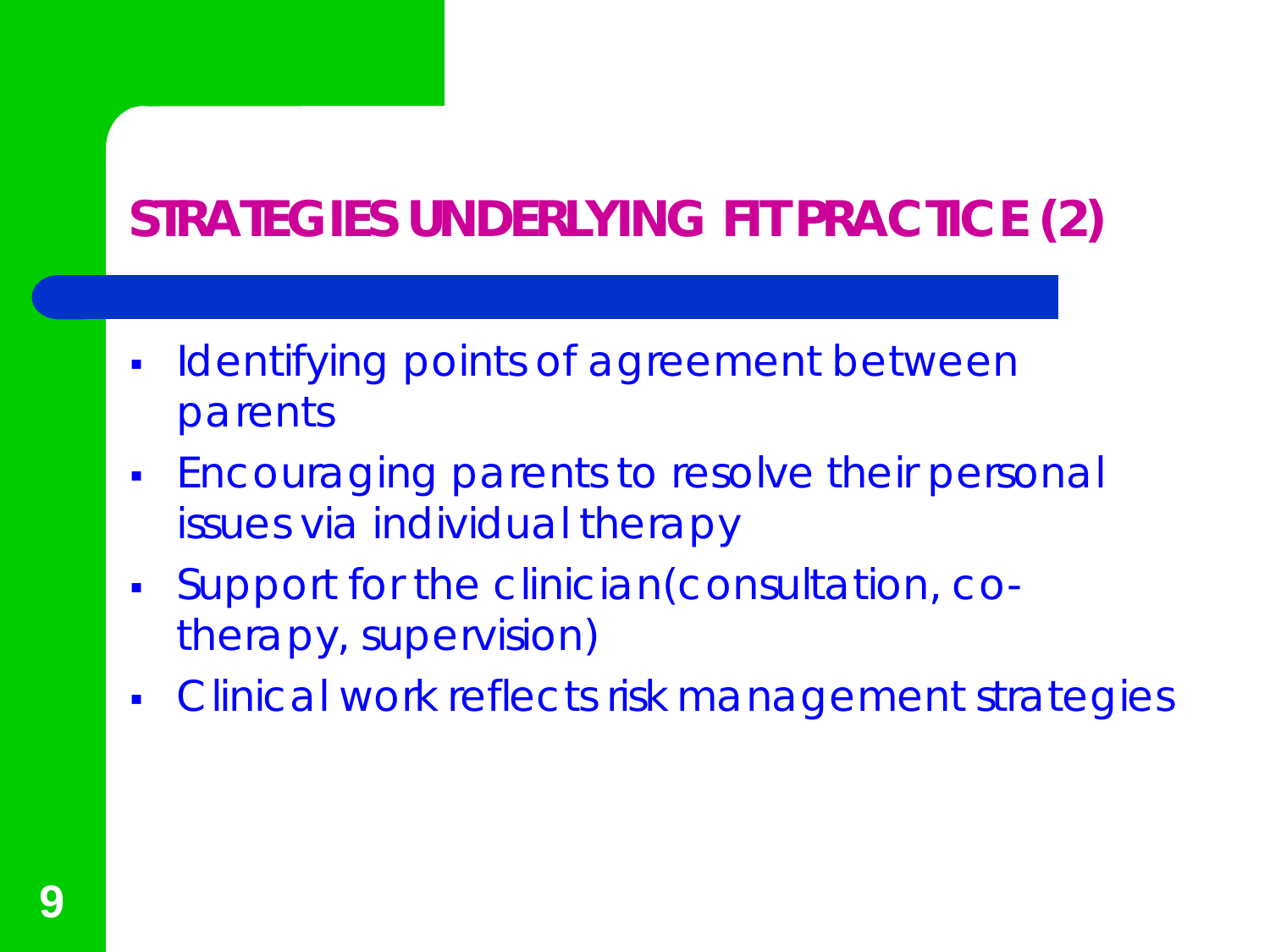## **FIT SERVICE MODEL**  (Figures 1, 2: Service Process)

- Service request from youth (12+ yr) or parent(s)
- Triage

**10**

- > Indicators, contra-indicators for shared appt
- First appointment
	- Shared appointment with educational component
	- Individual appointment with educational component
	- Simultaneous participation in FIT seminars
- **Additional service or case closes** 
	- **> Divorce-specific assessment**
	- $\triangleright$  Intervention
- **Service contract completed**

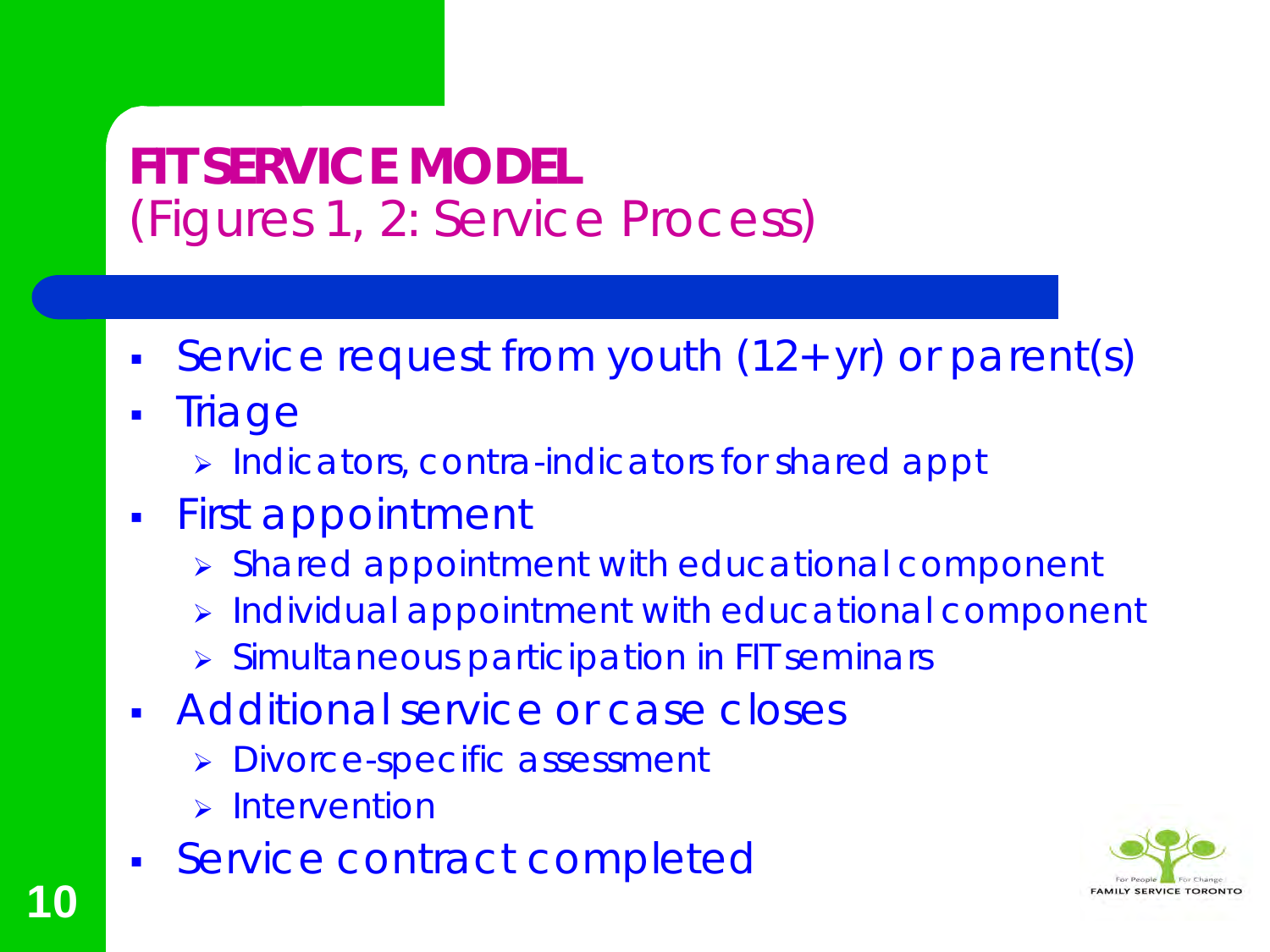## **INNOVATIVE RESPONSE: SHARED FIRST APPOINTMENT – FIRST STEPS**

Designed to increase accessibility by:

- Reducing the wait for service
- **Providing parents with an educational** opportunity designed to increase knowledge and skills for supporting children
- Developing personalized intervention plans with participants or referral to another resource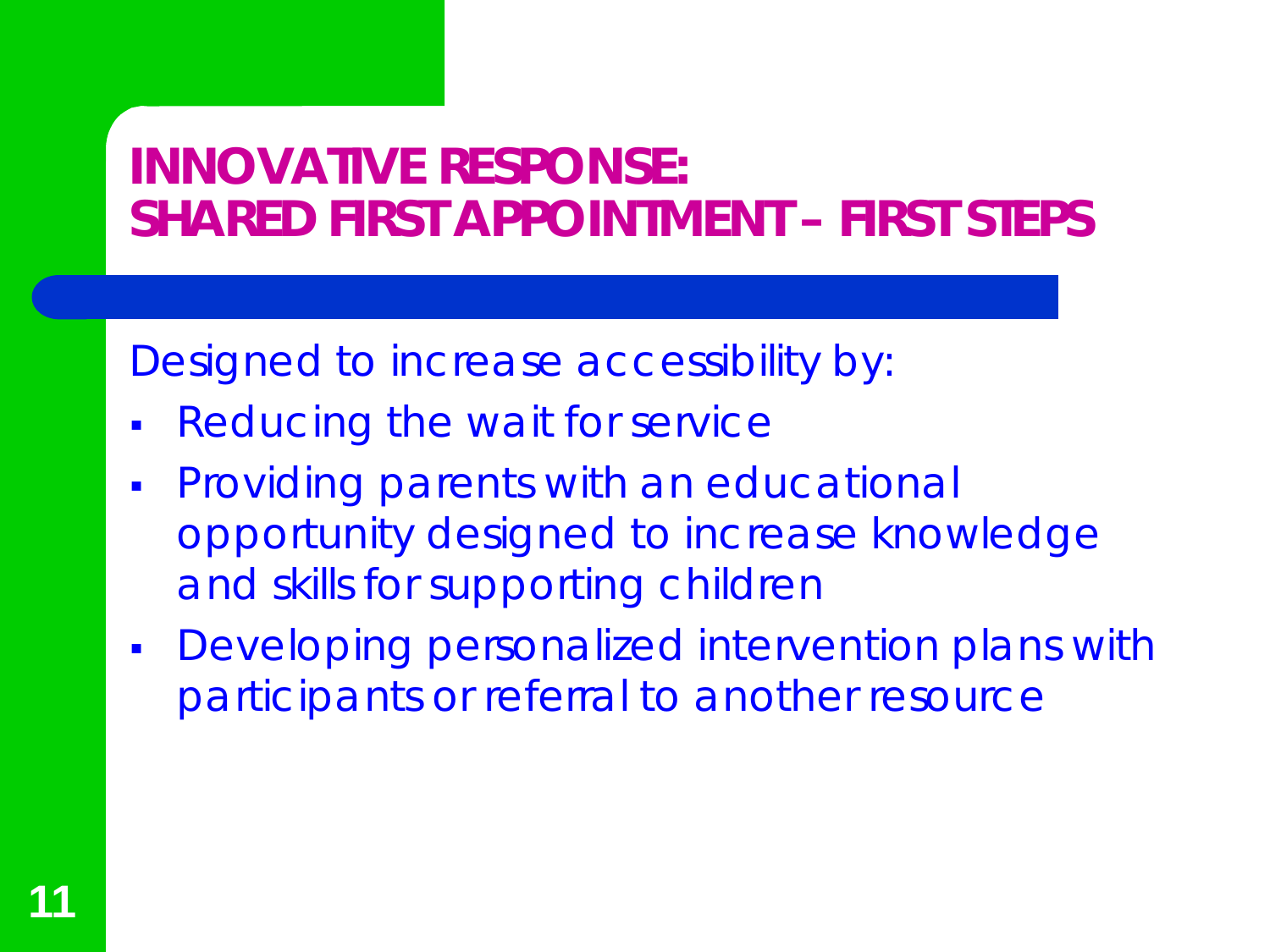## **FIRST STEPS: FORMAT**

- **-** Introduction
- **Eliciting parents' concerns** 
	- **> Linking to outcome variables**
- **Educational component:** 
	- > Practical strategies for parents to use in supporting their child
- Determining if additional service required
- Developing plan for additional service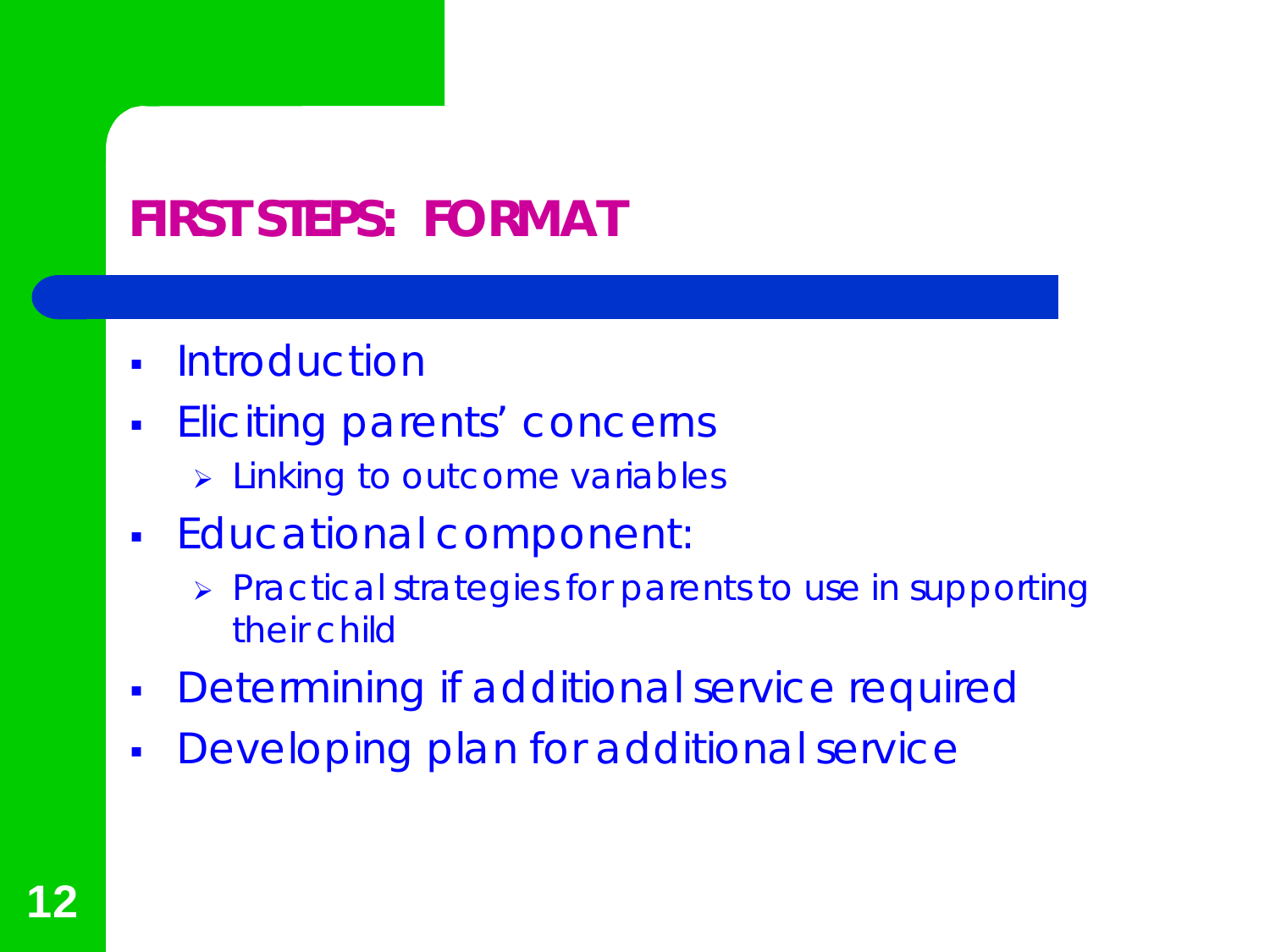## **FIRST STEPS: PRACTICAL CONSIDERATIONS**

- **Up to 8 parents, two trained clinicians**
- **Former partners or couples do not attend** together
- 2.5 hours in length (includes paperwork)
- Opportunity for peer support

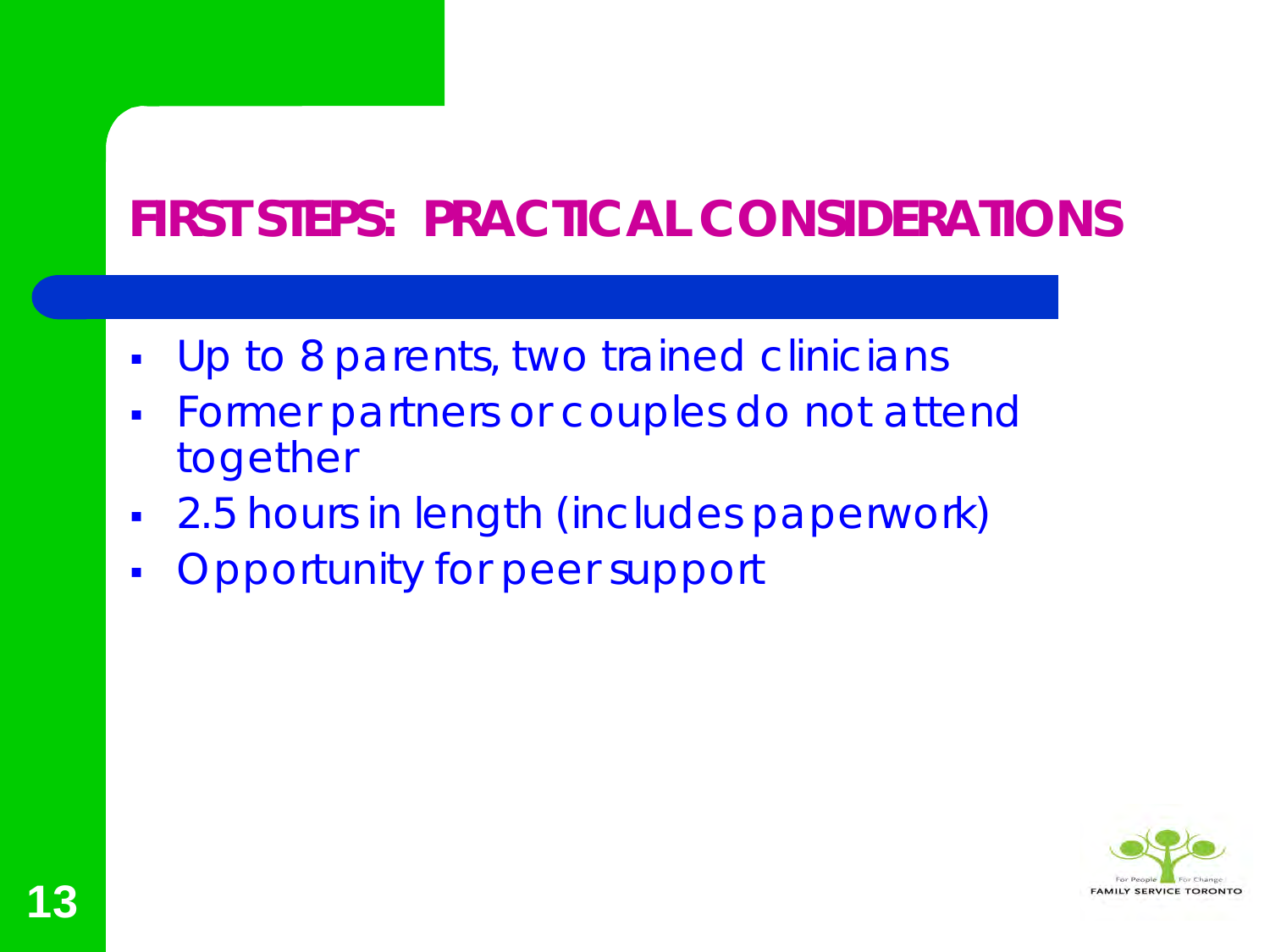#### **IMPLEMENTING THE SHARED APPOINTMENT INITIATIVE**

- **Triage function critical**
- **Presentation of concept to service requesters**
- Scheduling
- Use of e-confirmations, FAQ for initiative
- Changing shared appointment time
- Registration confirmed with payment of fee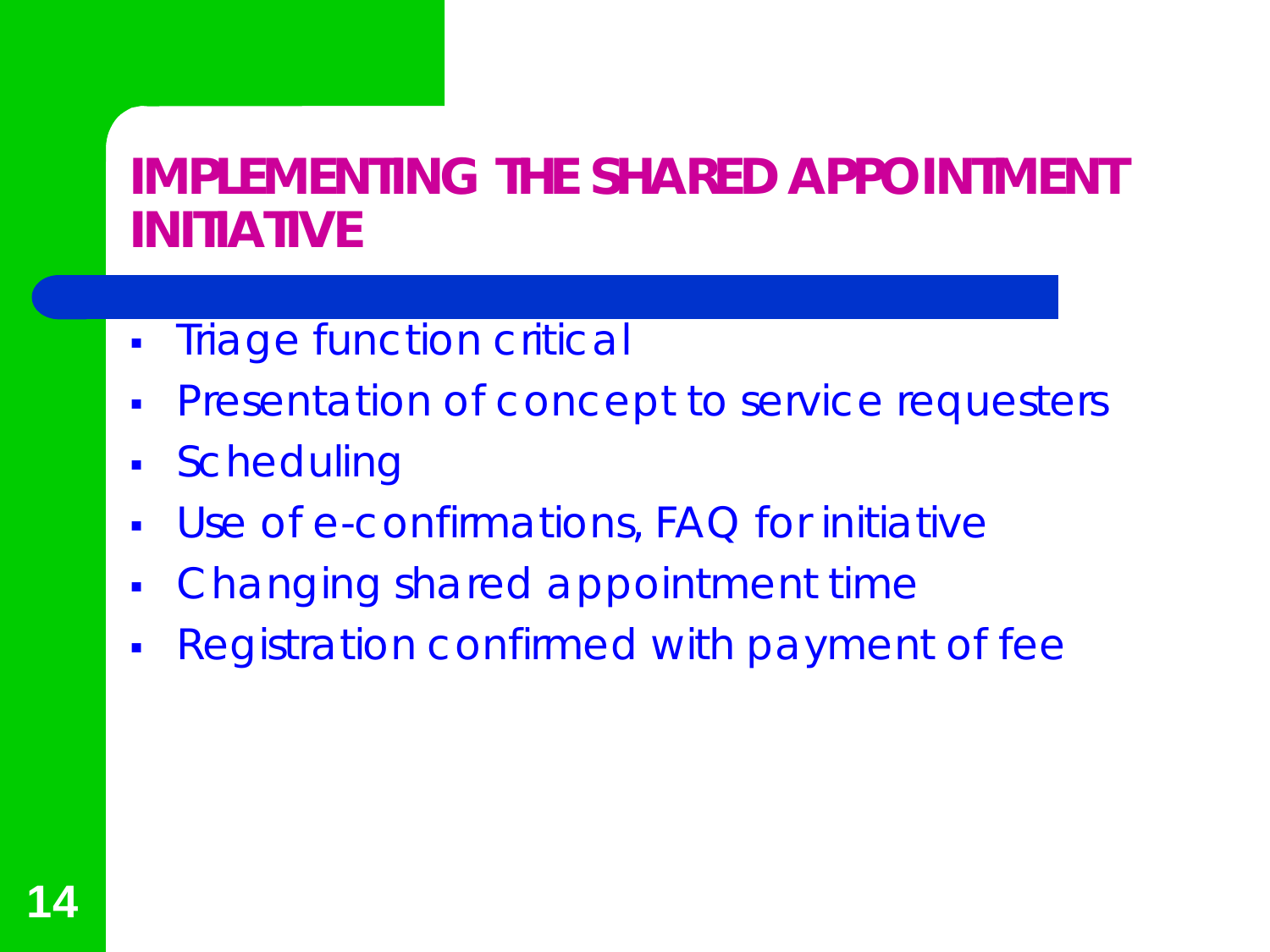## **OTHER IMPORTANT STRATEGIES**

- **Handout package for participants**
- Signed consent essential
- Simplified fee structure
- Revised recording format
- Counsellors trained to a standardized protocol
- Staff rotate through program
- Annual plan, appts released/booked 2 mos ahead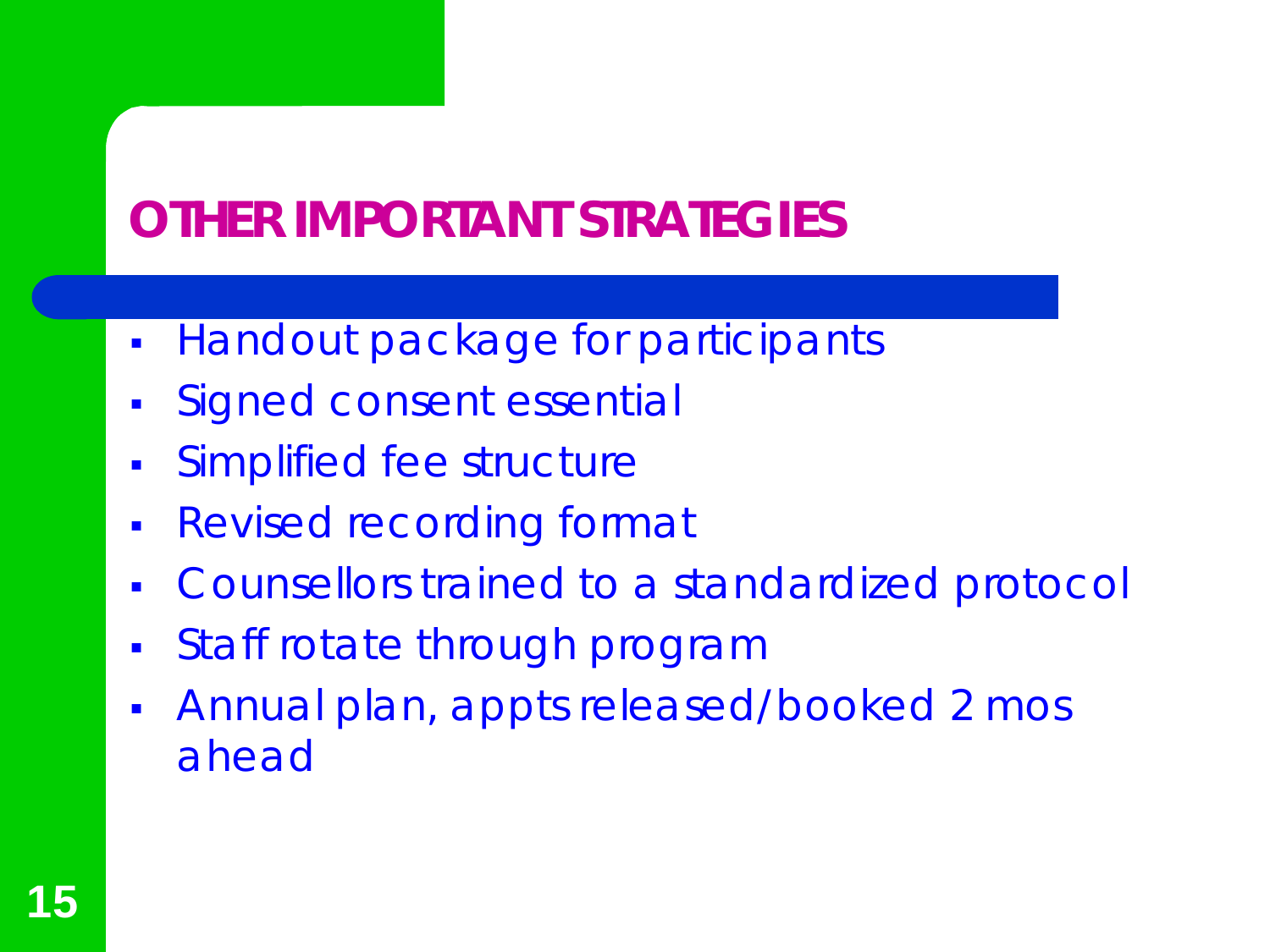## **RESPONSE TO FIRST STEPS INVITATION**

|                                               | <b>Phase 1</b><br><b>Results</b><br>$(N=105)$<br>% | Phase 2<br><b>Results</b><br>$(N=205)$<br>% | Phase 3<br><b>Results</b><br>$(N=203)$<br>% |
|-----------------------------------------------|----------------------------------------------------|---------------------------------------------|---------------------------------------------|
| <b>Accepted invitation</b>                    | 49.0                                               | 47.7                                        | 49.0                                        |
| Declined, preferred individual appt           | 4.0                                                | 0.0                                         | 0.01                                        |
| Accepts appt but unable to attend             | 9.0                                                | 1.5                                         | 2.0                                         |
| <b>Withdrew request</b>                       | 32.0                                               | 41.0                                        | 40.0                                        |
| Unable to reach, in process                   | 6.0                                                | 9.8                                         | 3.0                                         |
| Request changed, no longer eligible<br>for FS |                                                    |                                             | 5.0                                         |
| <b>TOTAL</b>                                  | 100.00                                             | 100.00                                      | 100.00                                      |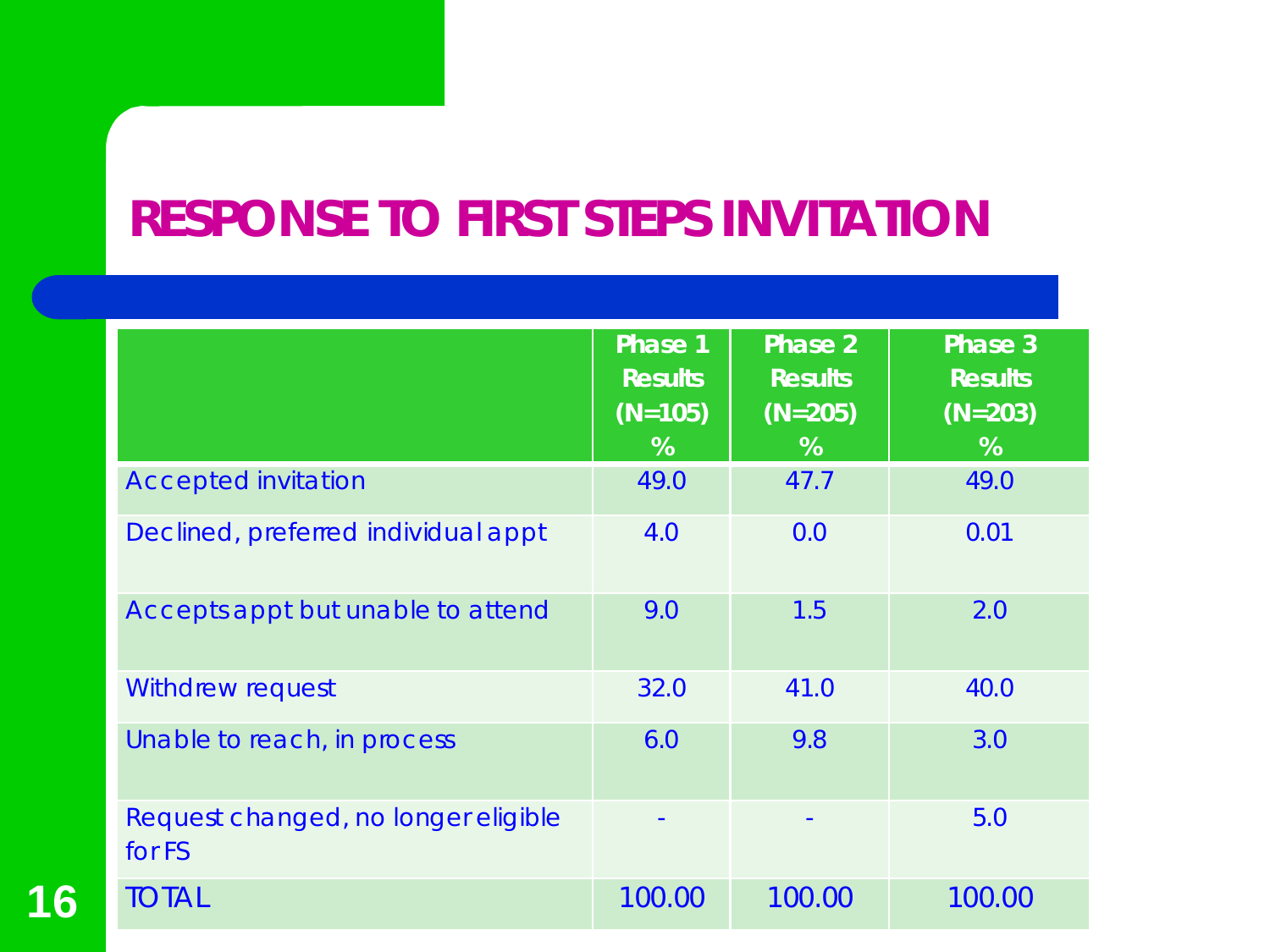## **SHARED APPOINTMENT FEE DATA**

- No participant has required a fee waiver
- **Phase 1: reductions for 50% of participants**
- Phase 2: reductions for 25% of participants
- **Phase 3: reductions for 45% of participants**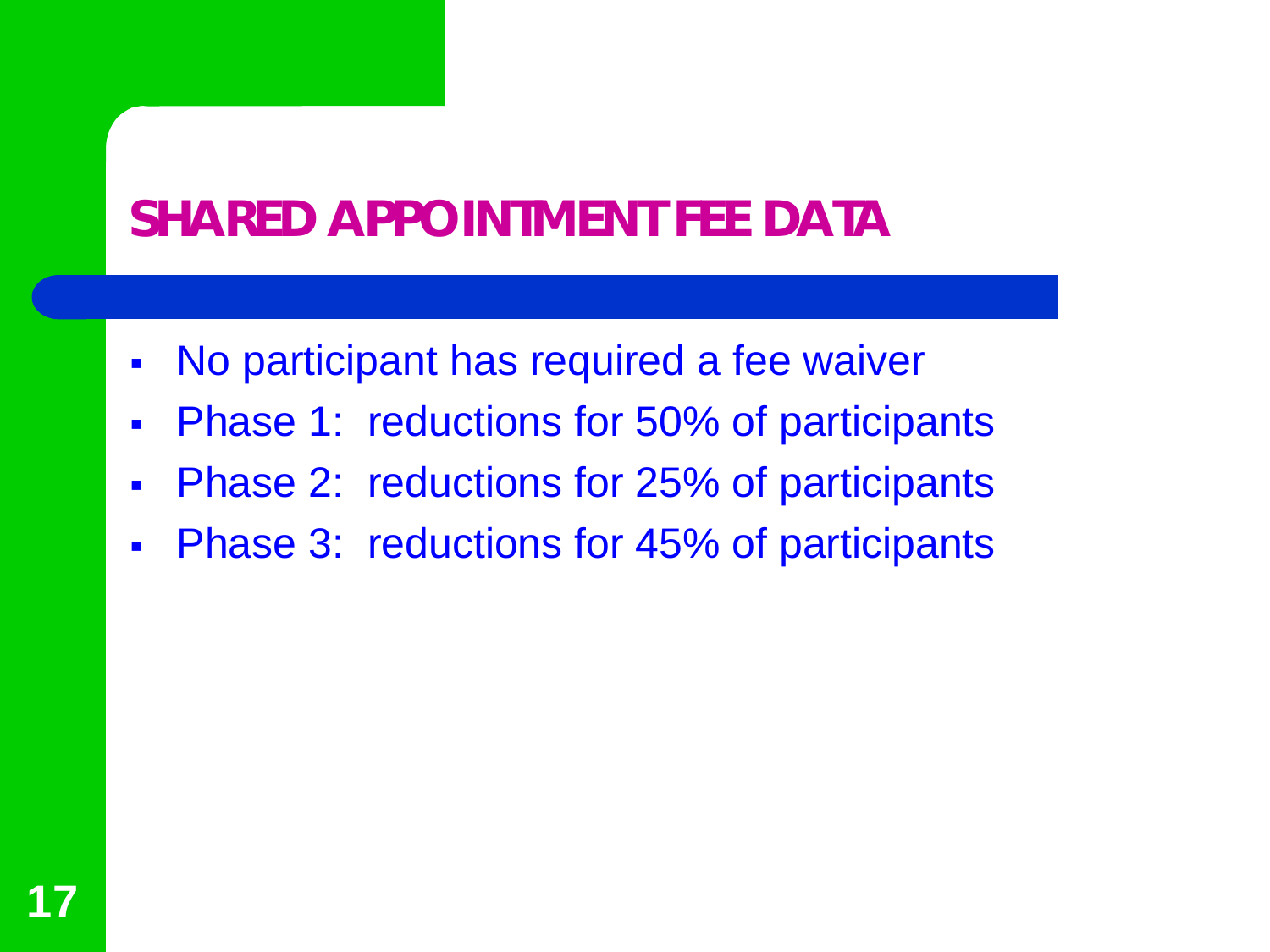#### **PARTICIPANTS' EVALUATION OF THE INITIATIVE (1)**

| <b>Variables</b>                                                                                                          | <b>Participants' Ratings of</b><br><b>Seminar Goals</b>                      |  |  |
|---------------------------------------------------------------------------------------------------------------------------|------------------------------------------------------------------------------|--|--|
|                                                                                                                           | (Range 1.0 - 4.0; lower scores indicating<br>greater agreement goal reached) |  |  |
| FIT FIRST STEPS seminar was a useful way to reduce the<br>wait for service                                                | 1.91                                                                         |  |  |
| It was easy to explain my concerns to the counsellors                                                                     | 1.23                                                                         |  |  |
| Completing the questionnaire before the appointment<br>helped me to identify my concerns                                  | 1.48                                                                         |  |  |
| The appointment gave me the chance to state my<br>concerns to FIT staff                                                   | 1.25                                                                         |  |  |
| I learned about the four most common issues for children<br>when parents separate and how parents can support<br>children | 1.29                                                                         |  |  |
| I understand the range of services offered by FIT                                                                         | 1.15                                                                         |  |  |
| I understand the plan recommended for myself and/or<br>my family                                                          | 1.33                                                                         |  |  |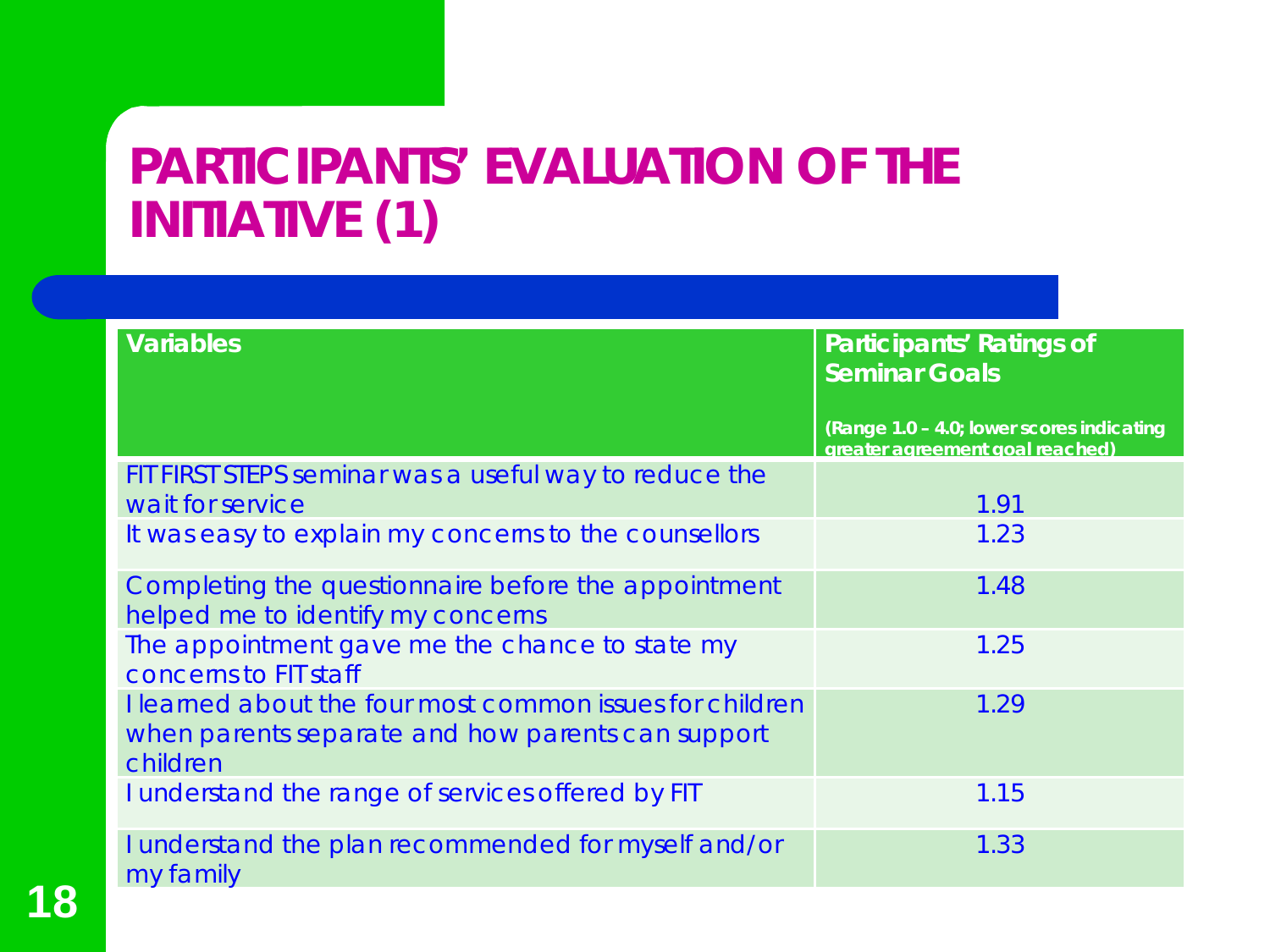#### **PARTICIPANTS' EVALUATION OF THE INITIATIVE (2)**

| <b>Variables</b>                                                                                                      | <b>Participants' Ratings of Seminar</b>                                      |
|-----------------------------------------------------------------------------------------------------------------------|------------------------------------------------------------------------------|
|                                                                                                                       | <b>Goals</b>                                                                 |
|                                                                                                                       | (Range 1.0 - 4.0; lower scores indicating<br>greater agreement goal reached) |
| I had the opportunity for peer support                                                                                | 1.52                                                                         |
| If there will be further service at FIT, I know<br>what will happen next                                              | 1.30                                                                         |
| I understand there may be a wait for ongoing<br>appointments with a counsellor                                        | 1.16                                                                         |
| As a result of this seminar, I have some tools to<br>help myself and my children while I wait for<br>that appointment | 1.48                                                                         |
| It was appropriate to pay for this professional<br>service                                                            | 1.52                                                                         |
| I am satisfied with the seminar service as<br>provided                                                                | 1.31                                                                         |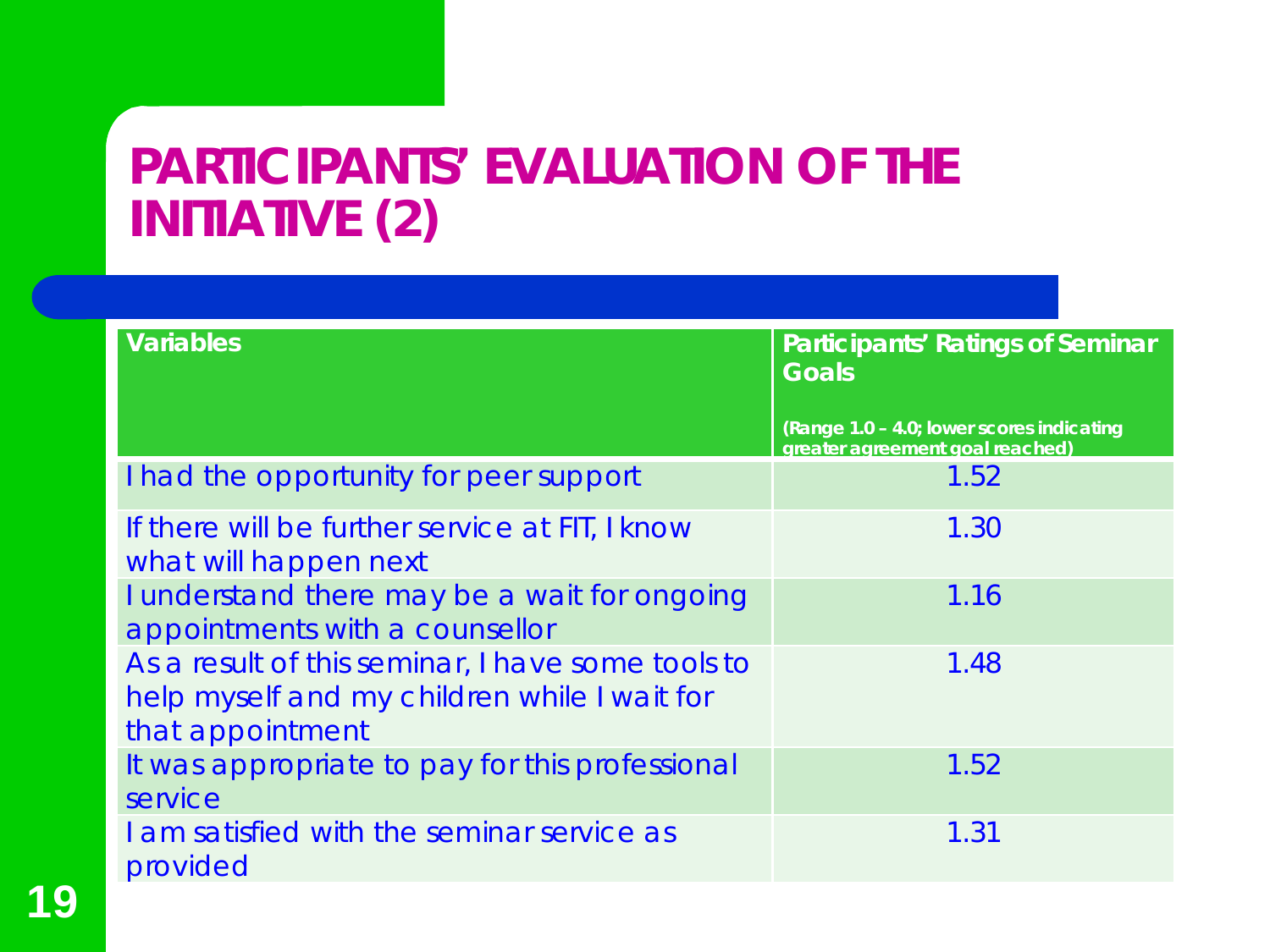#### **PARTICIPANTS' EVALUATION OF THE SHARED APPOINTMENT**

| <b>Variables</b>                   | <b>Average Score</b><br>$(N=71)$<br>(Range1.0 - 5.0; higher scores indicating<br>greater agreement) |
|------------------------------------|-----------------------------------------------------------------------------------------------------|
| Shared appointment format          | 4.19                                                                                                |
| was appropriate                    |                                                                                                     |
| Shared appointment content         | 4.24                                                                                                |
| was helpful                        |                                                                                                     |
| I learned something about the 4.27 |                                                                                                     |
| topics covered                     |                                                                                                     |
| The facilitators were prepared     | 4.56                                                                                                |
| <b>Facilitators' style</b>         | 4.57                                                                                                |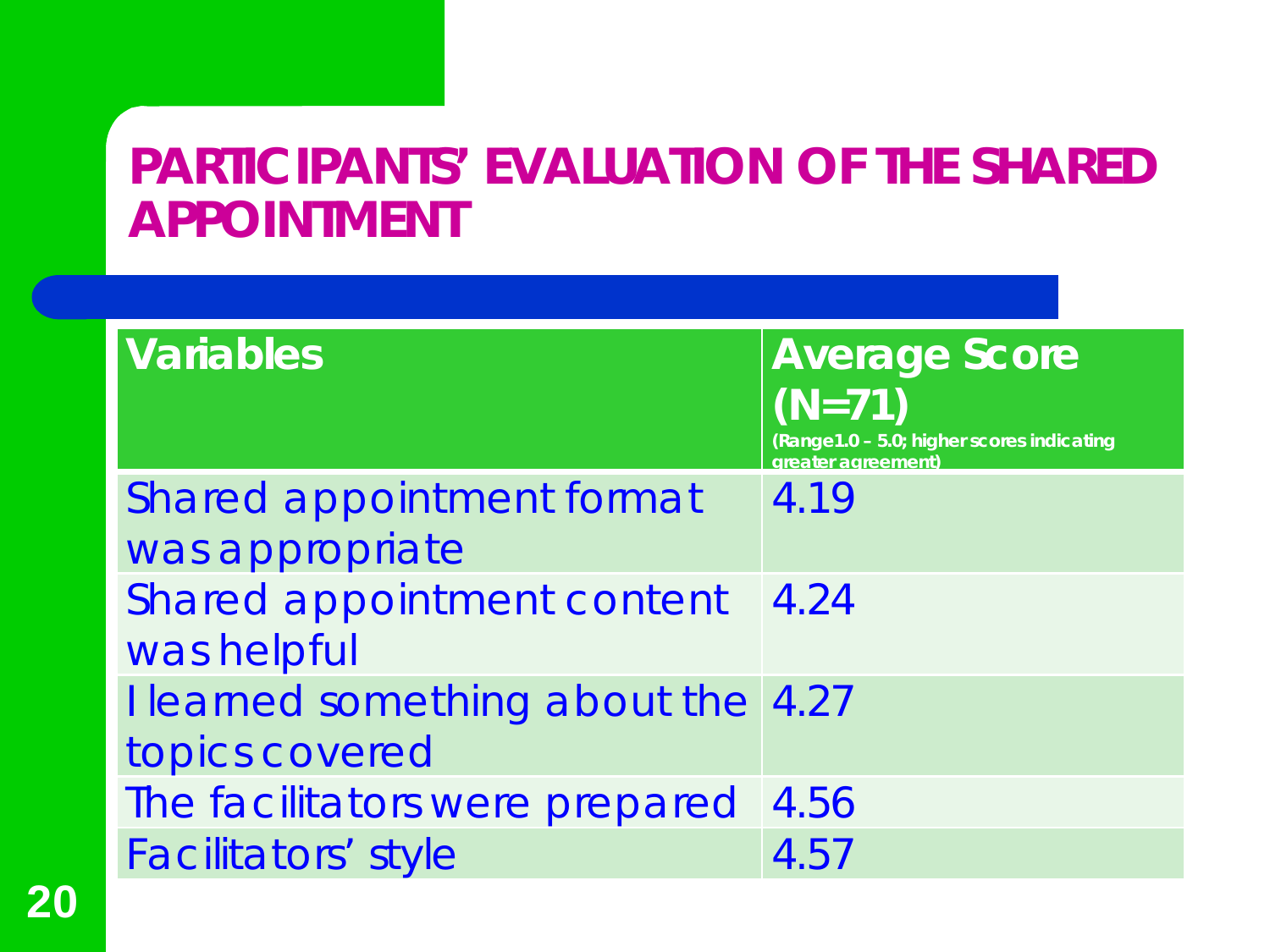## **FACTORS INFLUENCING SUCCESSFUL IMPLEMENTATION**

- **Centralized waiting list**
- **Triage**
- **Advance preparation for participants**
- **Initiative goal shared by management/staff**
- **Clarity of intervention goals**
- Outcome evaluation
- Support/supervision for staff
- Recording strategy

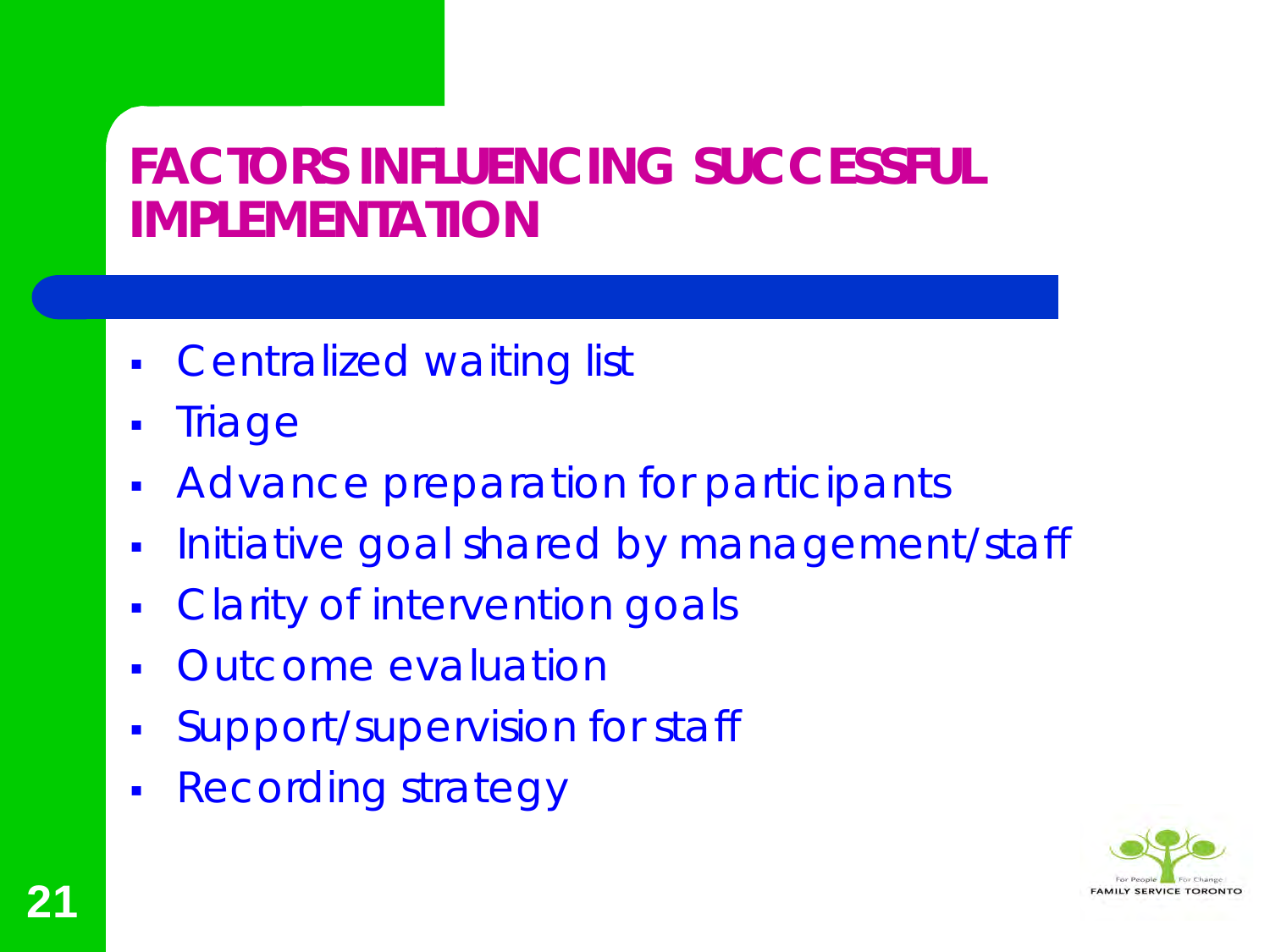#### **WHAT PARENTS SAY…**

"The group enabled me to find out what I need to focus on at all times – resolving parental conflict, really listening to kids. I can't think of anything else. I got a lot out of it. I was afraid of participation as I'm not usually good in groups".

Liz, mother of a 14 year old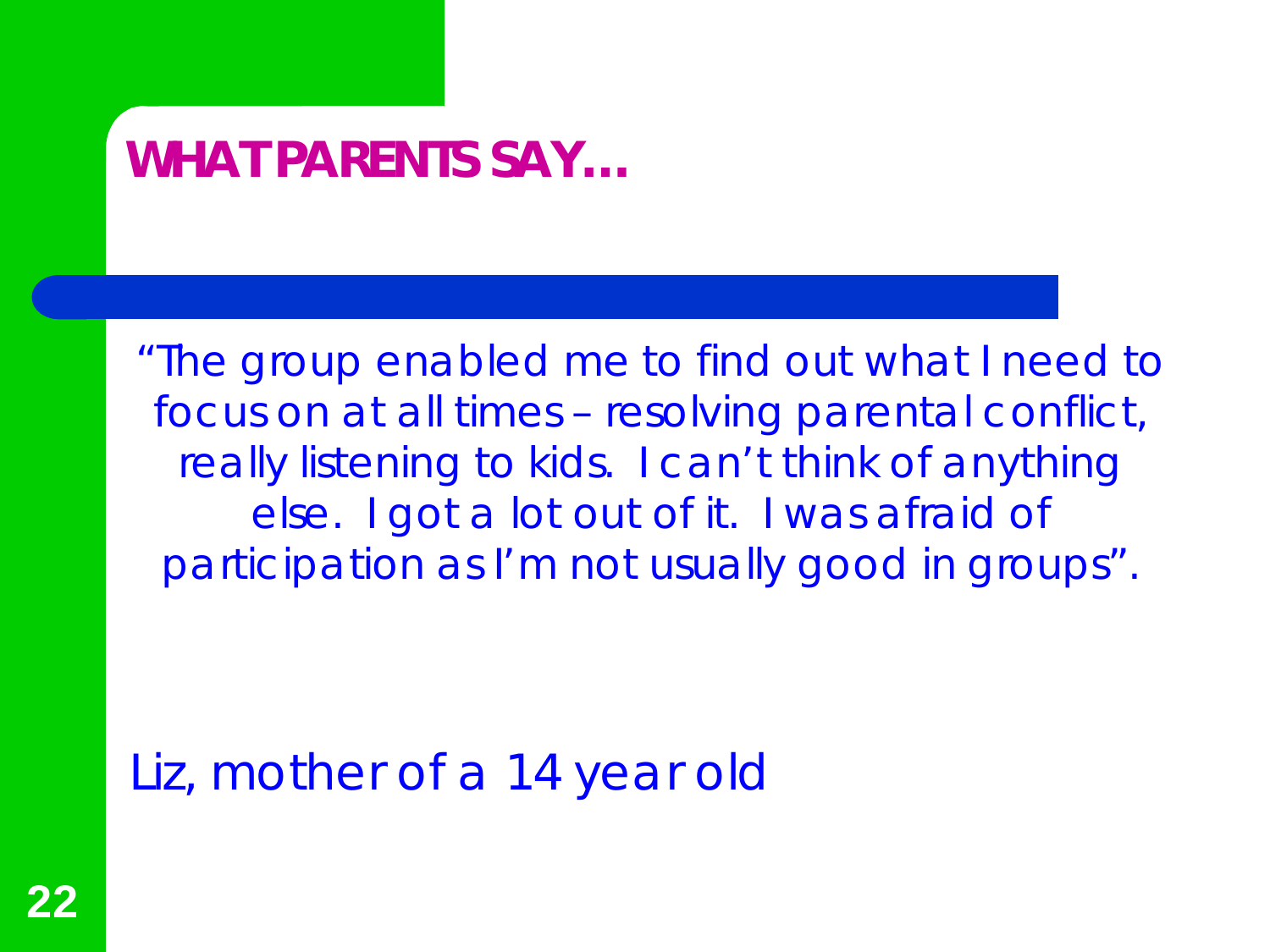## **WHAT CHILDREN SAY…**

"Finding people in the same boat as me and learning how to cop [sic] with my feelings. How to let people know about my feelings and expressing myself to others….I am more open to letting grudges go and creating a relationship with my dad". (Alyssa, 12 years old)

> "I learned that crying = bravery". (José, 9 years old)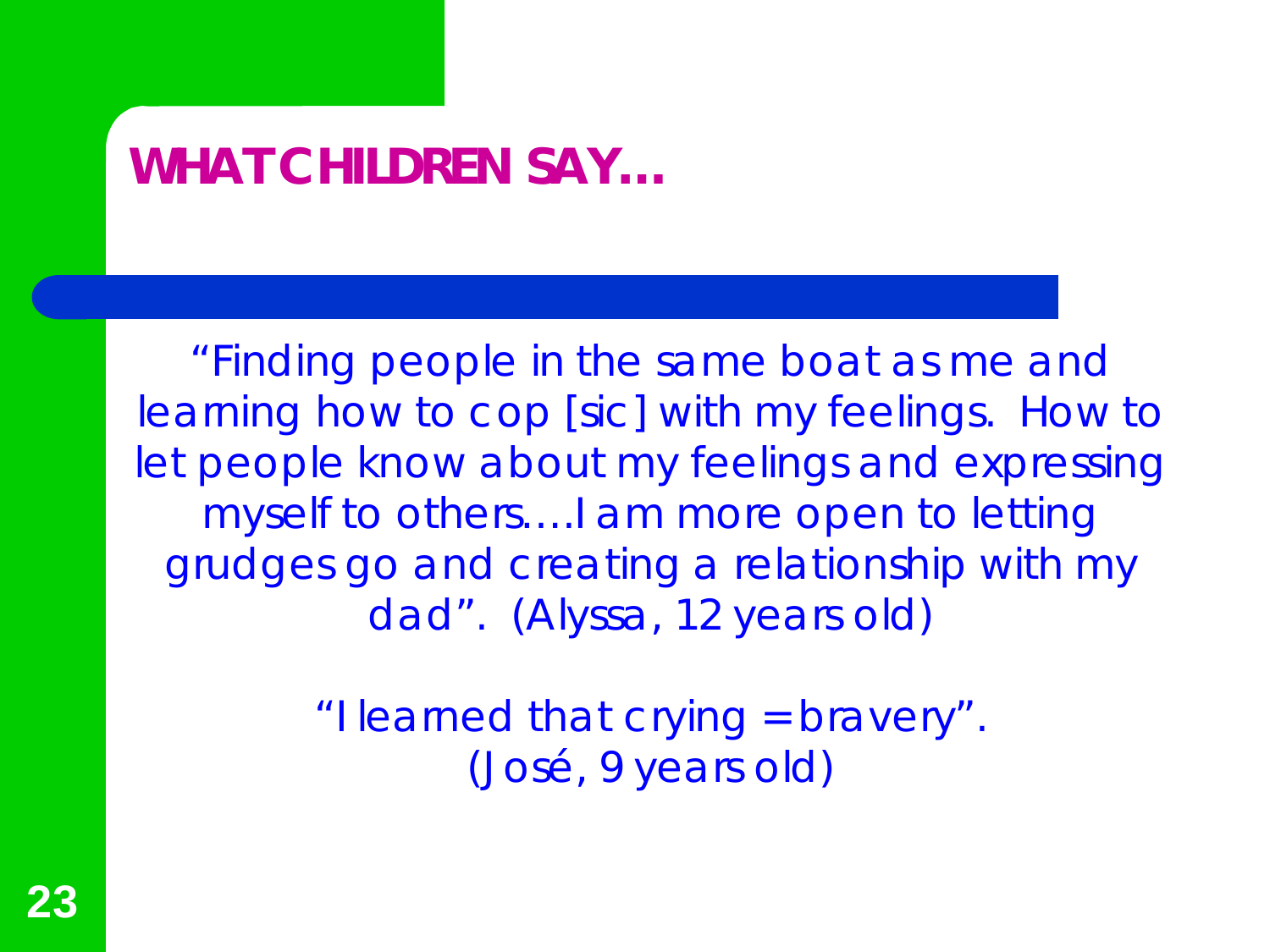#### **FIGURE 1: FAMILIES IN TRANSITION SERVICE PROCESS**